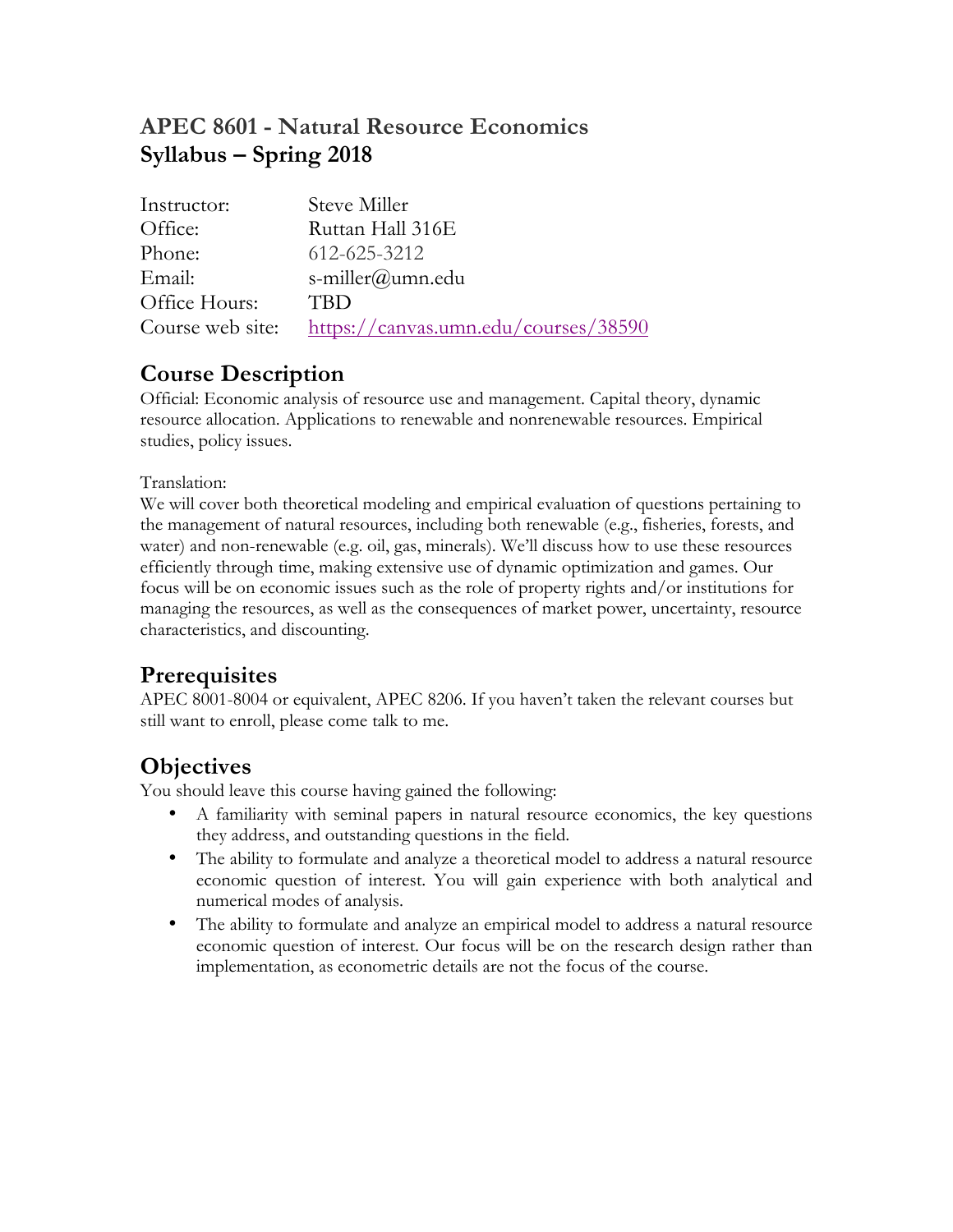# **Grading**

| Problem Sets          | 20%   |
|-----------------------|-------|
| Midterm               | 15%   |
| Paper Presentation    | 10%   |
| Weekly Research Ideas | 10%   |
| Research Paper:       |       |
| - Proposal            | $5\%$ |
| - First Draft         | 10%   |
| - Referee Report      | 10%   |
| - Final Draft         | 20%   |
|                       |       |

- The three problem sets in the course will be designed to increase your facility with formulating and analyzing dynamic models that address a question in natural resource economics. You will be evaluated based on the correctness of the final answer as well as the completeness of your justification (e.g. derivation). You're free to work together on these, but please write up your answers on your own.
- The take-home midterm exam will cover the more technical and foundational first part of the course, with similar goals and evaluation criteria to the problem sets.
- You will be asked to choose one paper from the reading list (or you can select another if we discuss first) and give a 10 to 15-minute presentation summarizing that paper and offering some suggestions for extensions and/or improvement. This is to give you experience as a paper discussant, which is a common task at workshops and conferences.
- Each week you will write up a research question or idea you have that is related to the class; it need not coincide with that week's topic. Your write-up need be no more than a few sentences. This is not meant to take much time – it is designed to get you generating questions.
- A central part of the course is a research paper that you will draft by the end of the semester. One of my key goals is for you to leave having a strong head start on (at least) one dissertation chapter and/or paper that you can pursue during your graduate program. Given that we only have a semester in class, I do not expect you to have a publishable paper by the end of the course, but you will be able to formulate a question, conduct a literature review, and do at least some preliminary analysis. You will submit two drafts of your paper, and will also be asked provide feedback on one other student's first draft in the form of a referee report.

If you think that any grading was done incorrectly or unfairly, please come to my office hours. I am happy to revisit the grading, but will re-grade the entire assignment. The purpose of that policy is to be as fair as possible: if one problem needs re-grading, they probably all should have a second look.

Please see the UMN policy below on make-up work and policies concerning legitimate absences. In short, if a legitimate reason prohibits you from finishing an assignment on time, please let me know and I will make accommodations for you. If you're simply late turning in an assignment for some other (illegitimate) reason, you'll receive a zero for that assignment.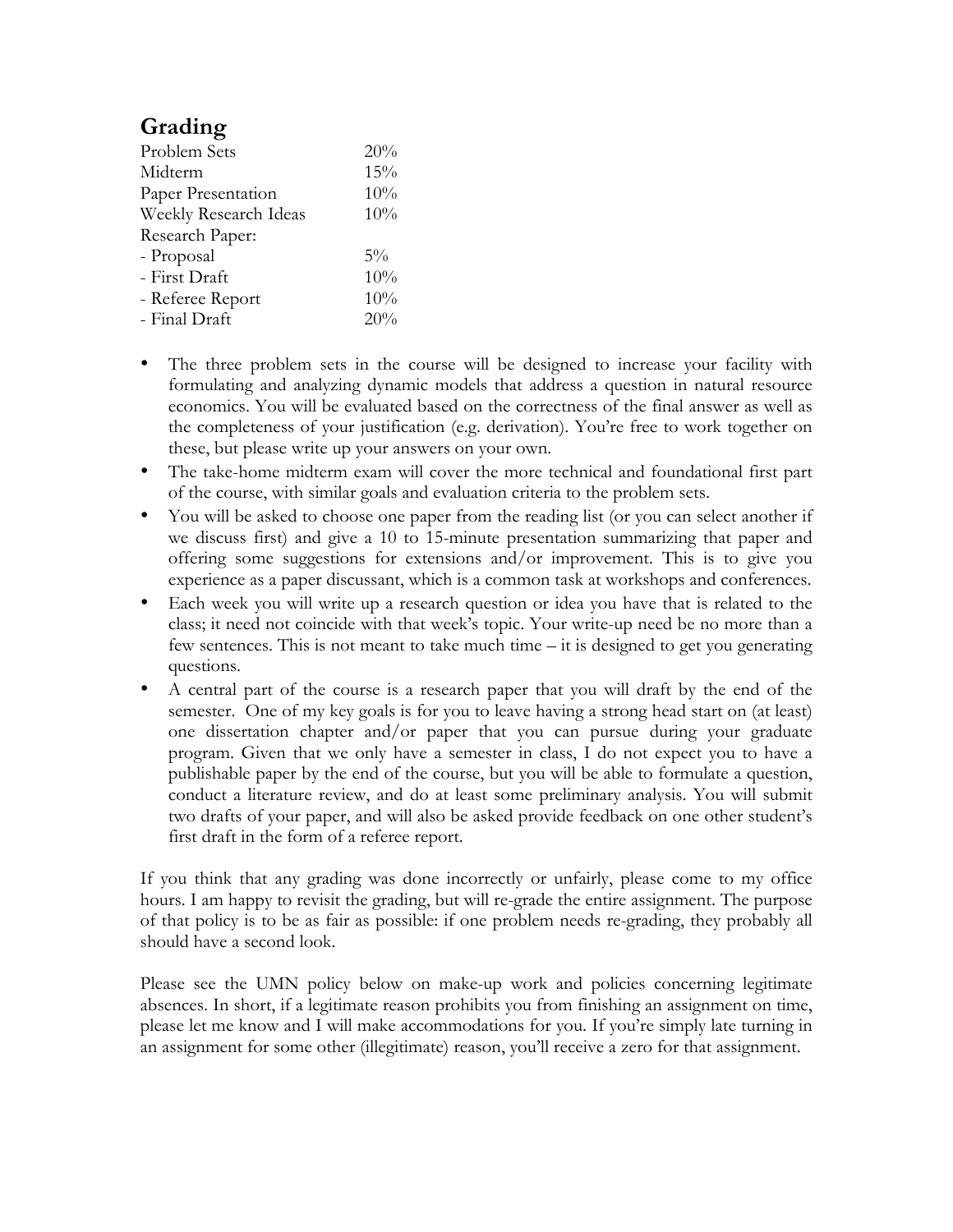# **Textbook and Course Materials**

Textbook: *Natural Resource Economics: Notes and Problems* Jon Conrad and Colin Clark

All other materials (e.g. papers, problem sets) will be posted on the course site.

# **Approximate Course Schedule**

Readings are from Conrad and Clark unless otherwise noted. We'll take more or less time on the topics as needed and based on your interest.

- 1. Week 1 (Jan 16): Introduction overall issues in natural resource economics
	- i. Class intro
	- ii. Big picture
- 2. Weeks 2-5 (Jan 23-Feb 15): Mathematical foundations
	- a. Week 2: Review: optimal control, dynamic programming
		- i. Optimal control
		- ii. Dynamic programming
	- b. Week 3: Foundational Resource Models: Sole owner
		- i. Simple extraction (fishery, forest, oil reserve)
		- ii. Exploration & Investment

## **Problem Set 1 handed out**

- c. Week 4: Foundational Resource Models: Many Users
	- i. Open access
	- ii. Dynamic games

## **Problem Set 2 handed out, Problem Set 1 due**

- d. Week 5: Foundational Resource Models: Uncertainty
	- i. Stochasticity
	- ii. Learning & option value

## **Problem Set 3 handed out, Problem Set 2 due**

- 3. Weeks 6-8 (Feb 20-Mar 8): Users & Institutions
	- a. Week 6: Imperfect Competition
		- i. Theory
		- ii. Empirical Evidence

## **Midterm (take home), Problem Set 3 due**

- b. Week 7: Regulation
	- i. Direct Regulation
	- ii. Market Instruments
- c. Week 8: Cooperation & Contracting
	- i. Cooperation
	- ii. Contracting

## **Paper Proposal Due**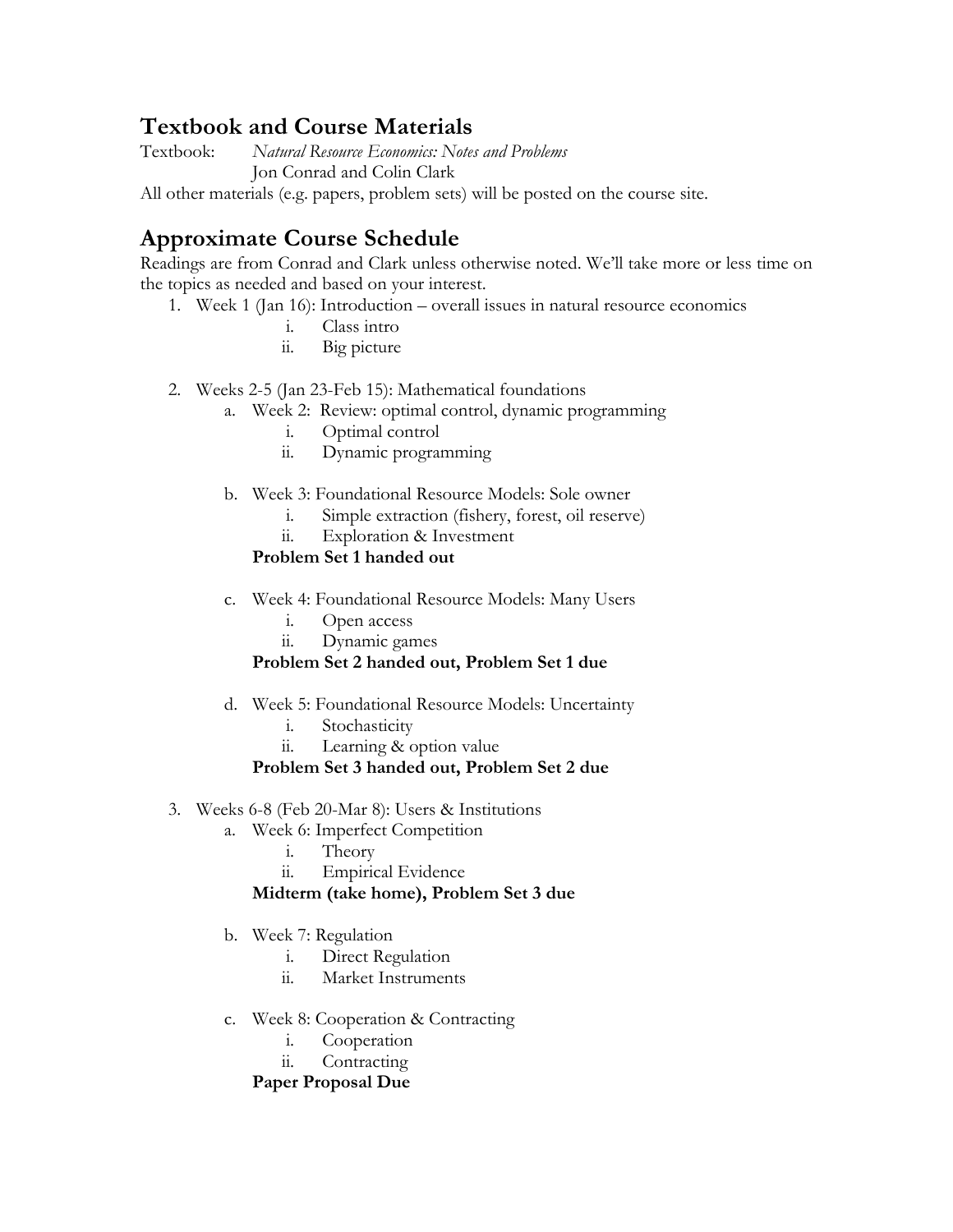- 4. Weeks 9-11 (Mar 20-Apr 5): Resource Characteristics
	- a. Week 9: Uncertainty, revisited
		- i. Applications
		- ii. Regime Shift
	- b. Week 10: Heterogeneity & age structure
		- i. Age structure
		- ii. Other types of heterogeneity
	- c. Week 11: Multiple resources
		- i. Multiple species
		- ii. Multiple locations: Spatial Considerations

## **First Draft Due**

- 5. Weeks 12-13 (Apr 10-Apr 19): Development, Growth, & Equity
	- a. Week 12: Resources & Development
		- i. Resource curse<br>ii. Conflict, expror
		- Conflict, expropriation, property rights security
	- b. Week 13: Discounting/Sustainability/Equity
		- i. Discounting
		- ii. Intergenerational Equity

## **Referee Report Due**

- 6. Weeks 14-15 (Apr 24-May 3): Other "resources"
	- a. Week 14 Ecosystem Services
		- i. Ecosystem Services
		- ii. Non-market Valuation
	- b. Week 15 Invasive Species & Recap
		- i. Biodiversity
		- ii. Invasive Species

## **Final Paper Draft Due by May 12.**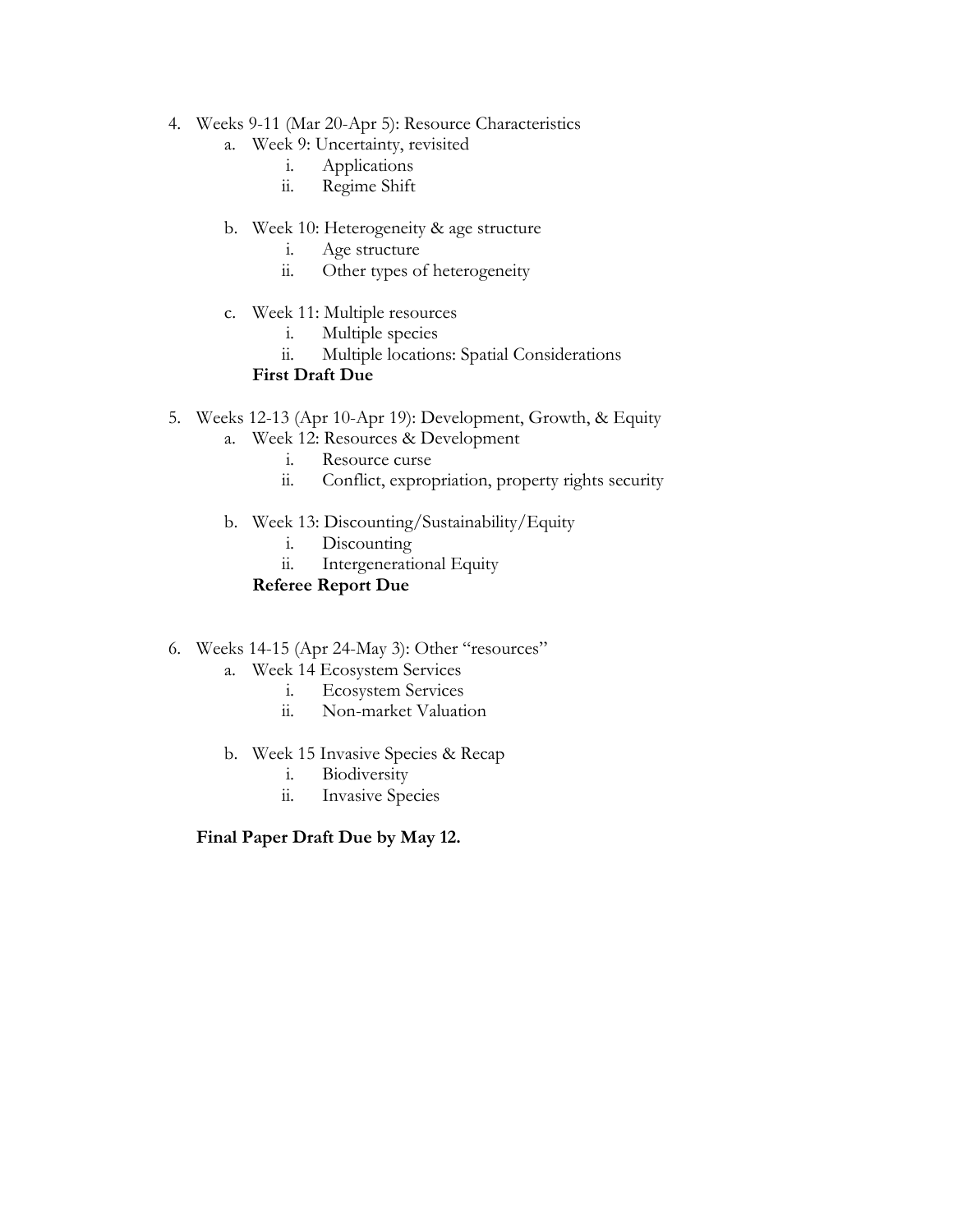### **Tentative Reading List**

We won't have time to cover all of these papers in detail – we just don't have time. All textbook readings are required; I will let you know ahead of time which papers to read for the next class. I included others for reference and in hopes they spark your interest.

#### **Week 1**

Class 1 N/A

Class 2

Wilen, James E. 2000. "Renewable Resource Economists and Policy: What Differences Have We Made?" *Journal of Environmental Economics and Management* 39(3): 306-327.

Johnson, D.G. 2000. "Population, food and knowledge." *American Economic Review* 90: 1-14. Erik Gómez-Baggethun, Rudolf de Groot, Pedro L. Lomas, and Carlos Montes. 2010. "The history of ecosystem services in economic theory and practice: From early notions to markets and payment schemes." *Ecological Economics* 69(6): 1209-1218.

Kolstad, C.D. 2000. "Energy and Depletable Resources: Economics and Policy, 1973-1998." *Journal of Environmental Economics and Management* 39(3): 282-305.

### **Week 2**

Class 1

Conrad & Clark 1.1, 1.2, 1.4, 1.5

Dorfman, R. 1969. "An Economic Interpretation of Optimal Control Theory." *The American Economic Review 59*(5): 817-831.

#### Class 2

Conrad & Clark 1.3

A Child's Guide to Dynamic Programming

## **Week 3**

Class 1

Conrad & Clark 2.1-2.5, 2.9, 3.1-3.3

Hotelling, H. 1931. "The economics of exhaustible resources." *Journal of Political Economy* 39: 137-175.

Scott, A. 1955. "The fishery: The objective of sole ownership." *Journal of Political Economy* 63: 116-124.

Newman, David H. 2002. "Forestry's golden rule and the development of the optimal forest rotation literature." *Journal of Forest Economics* 8(1): 5-27.

#### Class 2

Conrad & Clark 2.6, 3.4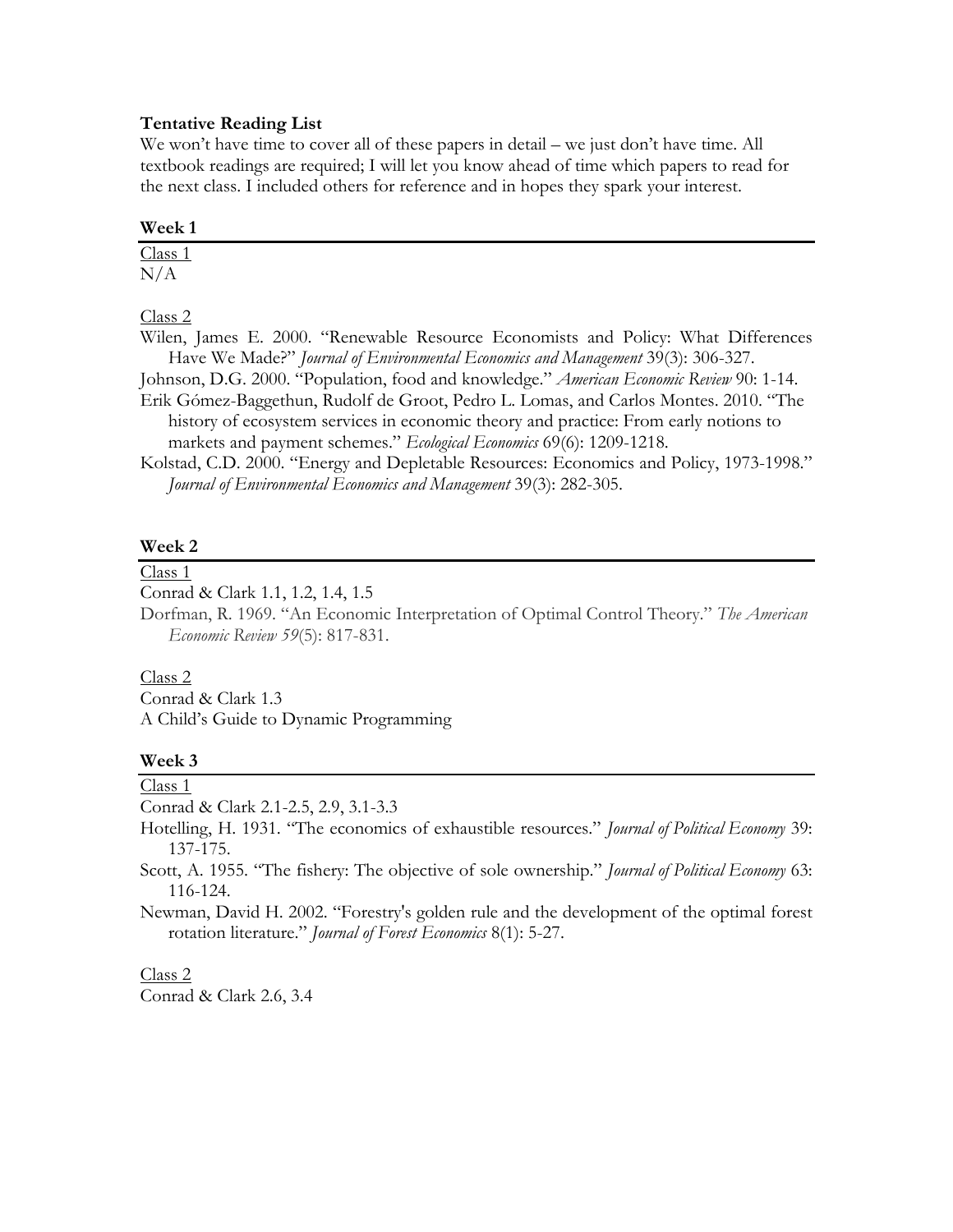#### **Week 4**

# Class 1

Conrad & Clark 2.7-2.8

- Gordon, H.S. 1954. "The economic theory of a common property resource: The fishery." *Journal of Political Economy* 62: 124-142.
- Smith, V. 1969. "On Models of Commercial Fishing." *Journal of Political Economy 77*(2): 181- 198.
- Gisser, M. and D. Sanchez. 1980. "Competition versus optimal control in groundwater pumping." *Water Resources Research* 16: 638-642.

### Class 2

Levhari, D and L. Mirman 1980. "The great fish war: An example using a dynamic Cournot-Nash solution." *Bell Journal of Economics* 11: 322-334.

## **Week 5**

Class 1

Conrad & Clark, 5.1-5.4

Loury, G. 1978. "The optimal exploitation of an unknown reserve." *Review of Economic Studies* 45: 621-636.

#### Class 2

Conrad & Clark 5.5-5.7

Arrow, K. and A. Fisher. 1974. "Environmental preservation, uncertainty, and Irreversibility." *Quarterly Journal of Economics* 88: 312-319.

### **Week 6**

## **Class 1**

- Salant, S. 1976. "Exhaustible resource and industrial structure: A Nash-Cournot approach to the world oil market." *Journal of Political Economy* 84: 1079-1093.
- Stiglitz, J. 1976. "Monopoly and the rate of extraction of exhaustible resources." *American Economic Review* 66: 655-661.
- Pindyck, R. 1978. "Gains to producers from the cartelization of exhaustible resources." *Review of Economics and Statistics* 60: 238-251.
- Reinganum, J. F., and Stokey, N.L. 1985. "Oligopoly extraction of a common property natural resource: The importance of the period of commitment in dynamic games." *International Economic Review* 26(1): 161-173.
- Provencher, B., and Burt, O. 1993. "The externalities associated with the common property exploitation of groundwater." *Journal of Environmental Economics and Management 24*(2): 139- 158.
- Mason, C. F., and Polasky, S. 1994. "Entry deterrence in the commons." *International Economic Review* 35(2): 507-525.

- Polasky, S. 1992. "Do oil producers act as 'oil'igopolists?" *Journal of Environmental Economics and Management* 23: 216-247.
- Huang, L., and Smith, M. D. 2014. "The Dynamic Efficiency Costs of Common-Pool Resource Exploitation." *American Economic Review* 104(12): 4071-4103.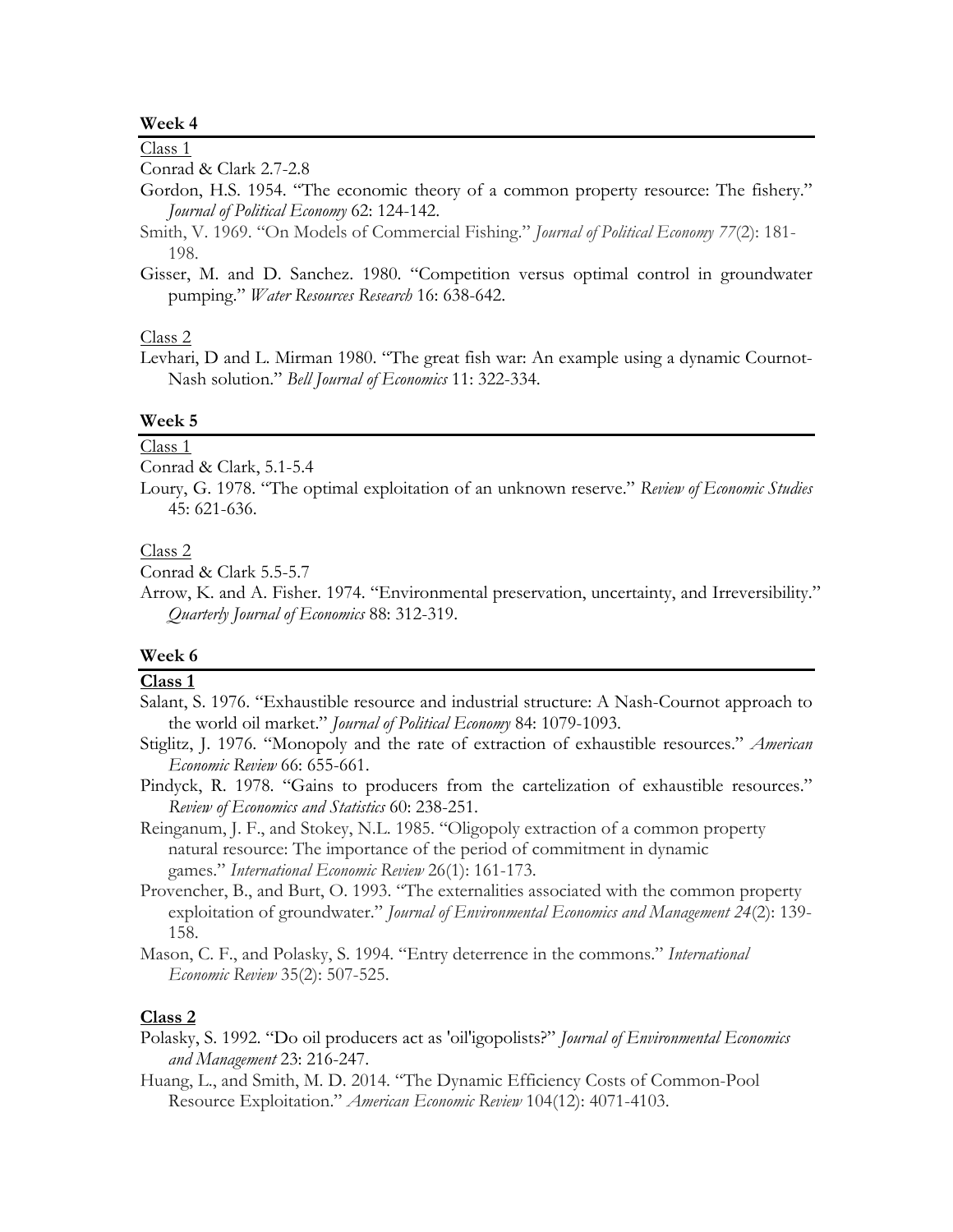## **Week 7**

### **Class 1**

- Homans, F. and J. Wilen. 1997. "A model of regulated open access resource use." *Journal of Environmental Economics and Management* 32: 1-21.
- Deacon, R. T., Finnoff, D., and Tschirhart, J. 2011. "Restricted capacity and rent dissipation in a regulated open access fishery." *Resource and Energy Economics 33*(2): 366-380.

## **Class 2**

- Heaps, T. 1985. "The Taxation of Nonreplenishable Natural Resources Revisited." *Journal of Environmental Economics and Management* 12(1): 14-27.
- Copes, P. 1986. "A Critical Review of the Individual Quota as a Device in Fisheries Management." *Land Economics 62*(3): 278-291.
- Provencher, B., and O. Burt. 1994. "A Private Property Rights Regime for the Commons: The Case for Groundwater," *American Journal of Agricultural Economics* 76(4): 875-888.
- Weitzman, Martin. 2002. "Landing fees vs. harvest quotas with uncertain fish stocks," *Journal of Environmental Economics and Management* 43(2): 325-348.
- Newell, Richard G., James N. Sanchirico and Suzi Kerr. 2005. "Fishing Quota Markets." *Journal of Environmental Economics and Management* 49(3): 437-462.
- Grafton, R. Quentin, Dale Squires and Kevin J. Fox. 2000. "Private Property and Economic Efficiency: A Study of a Common-Pool Resource." *Journal of Law and Economics* 43(2): 679-713.
- Costello, Christopher J., and Daniel Kaffine. 2008. "Natural resource use with limited-tenure property rights." *Journal of Environmental Economics and Management* 55(1): 20-36.
- Costello, C., S. Gaines and J. Lynham. 2008. "Can catch shares prevent fisheries collapse?" *Science* 321: 1678-1681.

## **Week 8**

## **Class 1**

Ostrom, E. 2009. "A general framework for analyzing sustainability of social-ecological systems." *Science 325*(5939): 419-422.

Pretty, J. 2003. "Social capital and the collective management of resources." *Science 302*(5652): 1912-1914.

- Sethi, R. and E. Somanathan. 1996. "The evolution of social norms in common property resource use." *American Economic Review* 86(4): 766-788.
- Polasky, S., N. Tarui, G. Ellis and C. Mason. 2006. "Cooperation in the commons." *Economic Theory* 29: 71-89.

- Cheung, S. N. 1970. "The structure of a contract and the theory of a non-exclusive resource." *The Journal of Law and Economics* 13(1): 49-70.
- Johnson, R.N. and G.D. Libecap. 1982. "Contracting problems and regulation: The case of the fishery." *American Economic Review* 72(5): 1005-1022.
- Coase, R. H. 1960. "The problem of social cost." *Journal of Law and Economics* 3(1): 1-44.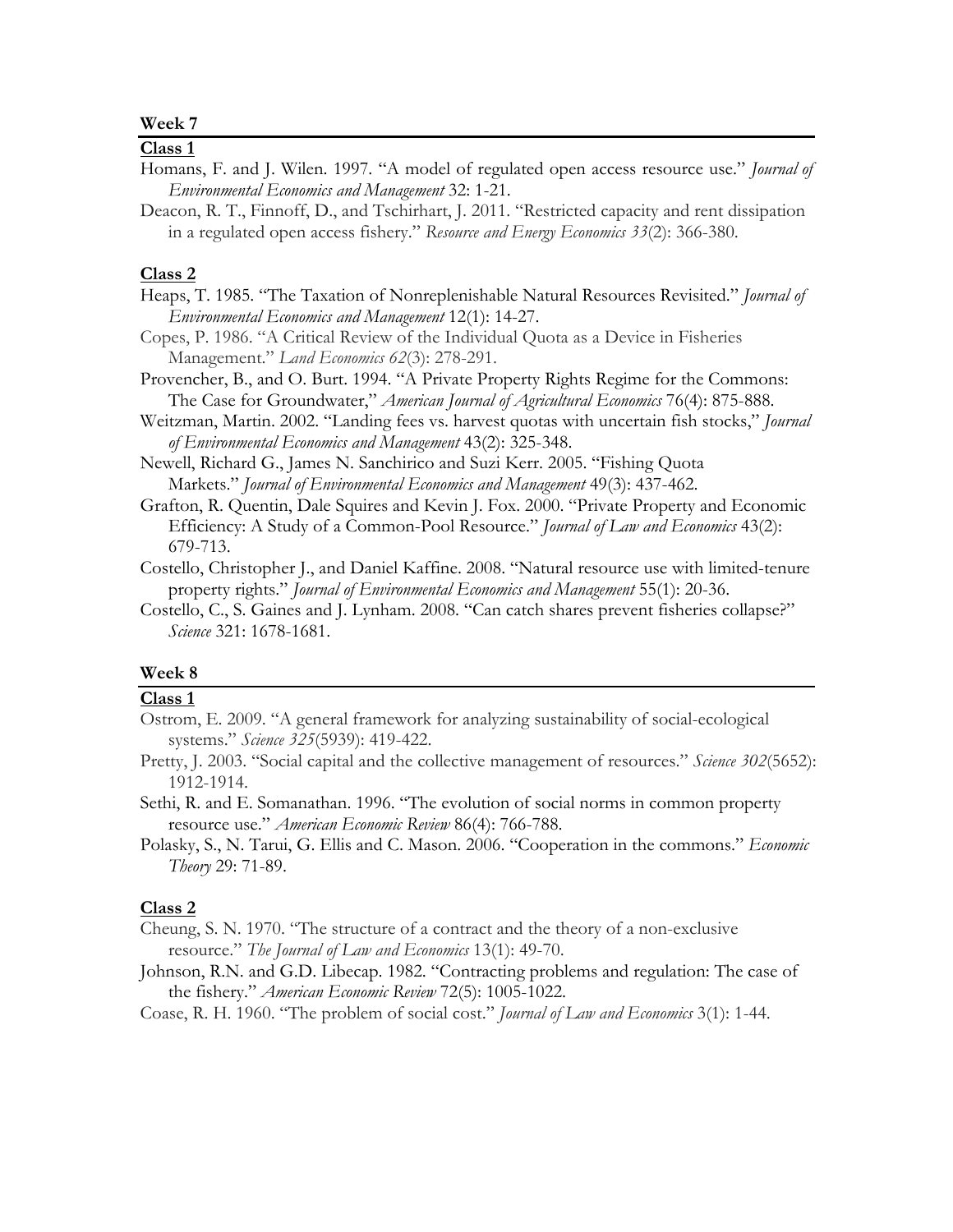### **Week 9**

## **Class 1**

- Tsur, Y. and T. Graham-Tomasi. 1991. "The buffer value of groundwater with stochastic surface water supplies." *Journal of Environmental Economics and Management* 21: 210-224.
- Sethi, G., Costello, C., Fisher, A., Hanemann, M., and Karp, L. 2005. "Fishery management under multiple uncertainty." *Journal of Environmental Economics and Management* 50(2): 300- 318.
- Zhang, J., and Smith, M. D. 2011. "Estimation of a generalized fishery model: A two-stage approach." *Review of Economics and Statistics* 93(2): 690-699.

## **Class 2**

- Cropper, M. 1976. "Regulating activities with catastrophic environmental effects." *Journal of Environmental Economics and Management* 3: 1-15.
- Scheffer, M., S. R. Carpenter, J. A. Foley, C. Folke and B.Walker. 2001. "Catastrophic shifts in ecosystems." *Nature* 413: 591-596.
- Polasky, S., A. de Zeeuw, and F. Wagener. 2011. "Optimal management with potential regime shifts." *Journal of Environmental Economics and Management* 62: 229-240.

### **Week 10**

## **Class 1**

- Conrad , J.M. 1982. "Management of a Multiple Cohort Fishery: The Hard Clam in Great South Bay." *American Journal of Agricultural Economics* 64(3): 463-474.
- Reed, W. 1986. "Optimal harvesting models in forestry management A survey." *Natural Resource Modeling* 1: 55-79.
- Deacon, R. T. 1989. "An empirical model of fishery dynamics." *Journal of Environmental Economics and Management* 16(2): 167-183.
- Tahvonen, O. 2009. "Economics of harvesting age-structured fish populations." *Journal of Environmental Economics and Management* 58(3): 281-299.
- Anderson, S. T., Kellogg, R., and Salant, S. W. (forthcoming). Hotelling under pressure. *Journal of Political Economy.*

### **Class 2**

- Tahvonen, O. 2015. "Economics of naturally regenerating, heterogeneous forests." *Journal of the Association of Environmental and Resource Economists* 2(2): 309-337.
- Krautkraemer, J. A. 1990. "Taxation, Ore Quality Selection, and the Depletion of a Heterogeneous Deposit of a Nonrenewable Resource." *Journal of Environmental Economics and Management* 18(2): 120-135.

#### **Week 11**

- Flaaten, O. 1991. "Bioeconomics of sustainable harvest of competing species." *Journal of Environmental Economics and Management 20*(2): 163-180.
- Sanchirico, J. N., Holland, D., Quigley, K., and Fina, M. 2006. "Catch-quota balancing in multispecies individual fishing quotas." *Marine Policy* 30(6): 767-785.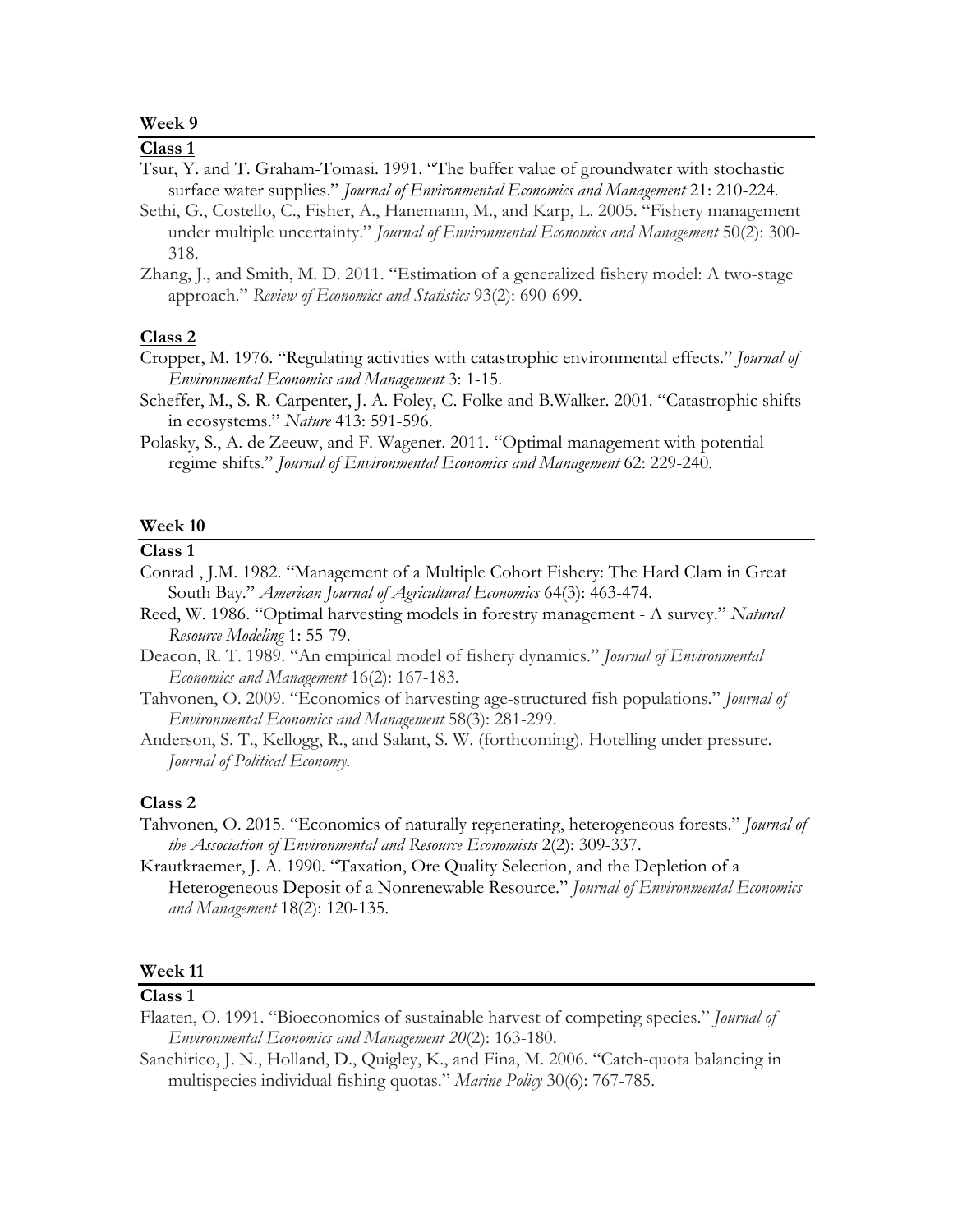Turner, M. A. 1997. "Quota-induced discarding in heterogeneous fisheries." *Journal of Environmental Economics and Management* 33(2): 186-195.

#### **Class 2**

- Costello, C. and S. Polasky. 2008. "Optimal harvesting of stochastic spatial resources." *Journal of Environmental Economics and Management* 56(1): 1-18.
- Sanchirico, J. and J. Wilen. 1999. "Bioeconomics of spatial exploitation in a patchy environment." *Journal of Environmental Economics and Management* 37: 129-150.
- Smith, M.D. and J.E. Wilen. 2003. "Economic impacts of marine reserves: The importance of spatial behavior." *Journal of Environmental Economics and Management* 46(2): 183-206.
- Swallow, S.K. and D.N. Wear. 1993. "Spatial interactions in multiple-use forestry and substitution and wealth effects for the single stand." *Journal of Environmental Economics and Management* 25(2):103-20.
- Edwards, E.C., 2016. "What lies beneath? Aquifer heterogeneity and the economics of groundwater management." *Journal of the Association of Environmental and Resource Economists* 3(2): 453-491.
- Brozović, N., D.L. Sunding, and D. Zilberman. 2010. "On the spatial nature of the groundwater pumping externality." *Resource and Energy Economics* 32(2): 154–64.

### **Week 12**

## **Class 1**

- Sachs, J. D. and A. M. Warner. 2001. "The curse of natural resources" *European Economic Review* 45: 827-38.
- Frankel, J. A. 2010. "The natural resource curse: a survey." National Bureau of Economic Research Working Paper 15836.

#### **Class 2**

- Alston, L. J., Libecap, G. D., and Mueller, B. 2000. "Land reform policies, the sources of violent conflict, and implications for deforestation in the Brazilian Amazon." *Journal of Environmental Economics and Management* 39(2): 162-188.
- Bohn, H., and Deacon, R. T. 2000. "Ownership risk, investment, and the use of natural resources." *American Economic Review* 90(3): 526-549.

## **Week 13:**

## **Class 1**

Frederick, S., G. Loewenstein and T. O'Donaghue. 2002. "Time discounting and preferences: A critical review." *Journal of Economic Literature* 4: 351-401.

Weitzman, M.L. 2001. "Gamma Discounting." *American Economic Review* 91(1): 260-71.

- Solow, R.M. 1974. "Intergenerational Equity and Exhaustible Resources." *Review of Economic Studies* 41: 29-45.
- Hartwick, J. M. 1977. "Intergenerational equity and the investing of rents from exhaustible resources." *The American Economic Review* 67(5): 972-974.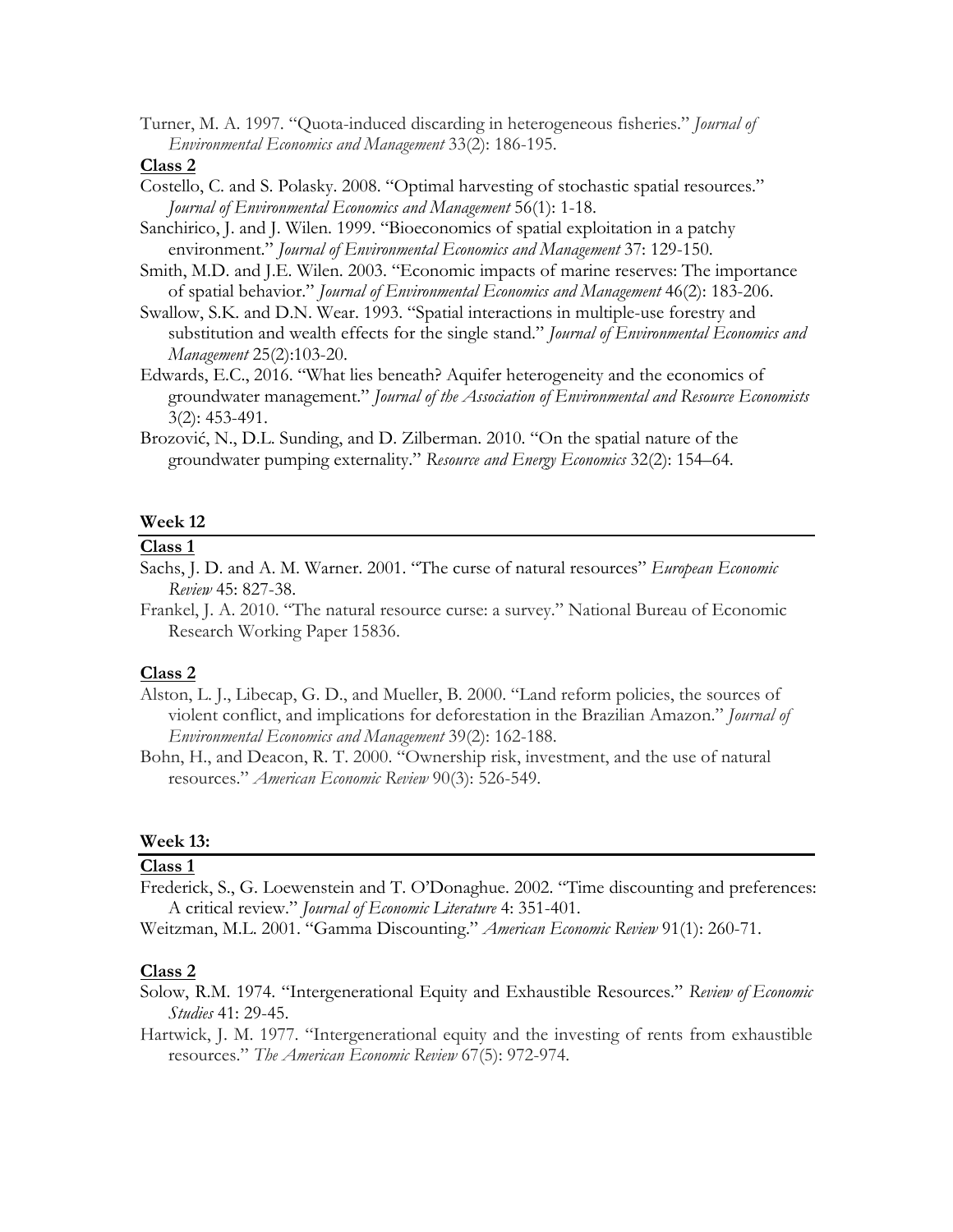#### **Week 14:**

### **Class 1**

- Hartman, R. 1976. "The harvesting decision when a standing forest has value." *Economic Inquiry 14*(1): 52-58.
- Polasky, S., and Segerson, K. 2009. "Integrating ecology and economics in the study of ecosystem services: some lessons learned." *Annual Review of Resource Economics* 1: 409-434.

Lubowski, R. N., Plantinga, A. J., and Stavins, R. N. 2006. "Land-use change and carbon sinks: econometric estimation of the carbon sequestration supply function." *Journal of Environmental Economics and Management 51*(2): 135-152.

- Fenichel, Eli P., and Joshua K. Abbott. 2014. "Natural capital: from metaphor to measurement." *Journal of the Association of Environmental and Resource Economists* 1(1): 1-27
- Newell, Richard G., and Robert N. Stavins. 2000. "Climate change and forest sinks: factors affecting the costs of carbon sequestration." *Journal of Environmental Economics and Management* 40(3): 211-235.

## **Class 2**

Boyer, T. and Polasky, S. 2004. "Valuing urban wetlands: a review of non-market valuation studies. *Wetlands* 24(4): 744-755.

Cameron TA, Huppert DD. 1989. "OLS versus ML estimation of non-market resource values with payment card interval data." *Journal of Environmental Economics and Management* 17(3): 230-46.

#### **Week 15:**

## **Class 1**

Weitzman. M. 1992. "On diversity." *Quarterly Journal of Economics* 107(2): 363-405.

- Weitzman. M.L. 1998. "The Noah's Ark problem." *Econometrica* 66: 1279-1298.
- Brock. W. and A. Xepapadaes. 2003. "Valuing biodiversity from an economic perspective: A unified economic, ecological and genetic approach." *American Economic Review* 93(5): 1597-1614

Polasky, S., et al. 2008. "Where to put things? Spatial land management to sustain biodiversity and economic returns." *Biological Conservation* 141(6): 1505-1524.

Kremer, M., and Morcom, C. 2000. "Elephants." *American Economic Review* 90(1): 212-234.

Solow, A., Polasky, S., and Broadus, J. 1993. "On the measurement of biological diversity." *Journal of Environmental Economics and Management* 24(1): 60-68.

#### **Class 2**

Albers, H. J., Fischer, C., and Sanchirico, J. N. 2010. "Invasive species management in a spatially heterogeneous world: Effects of uniform policies." *Resource and Energy Economics 32*(4): 483-499.

Epanchin-Niell, R. S., and Wilen, J. E. 2012. "Optimal spatial control of biological invasions." *Journal of Environmental Economics and Management 63*(2): 260-270.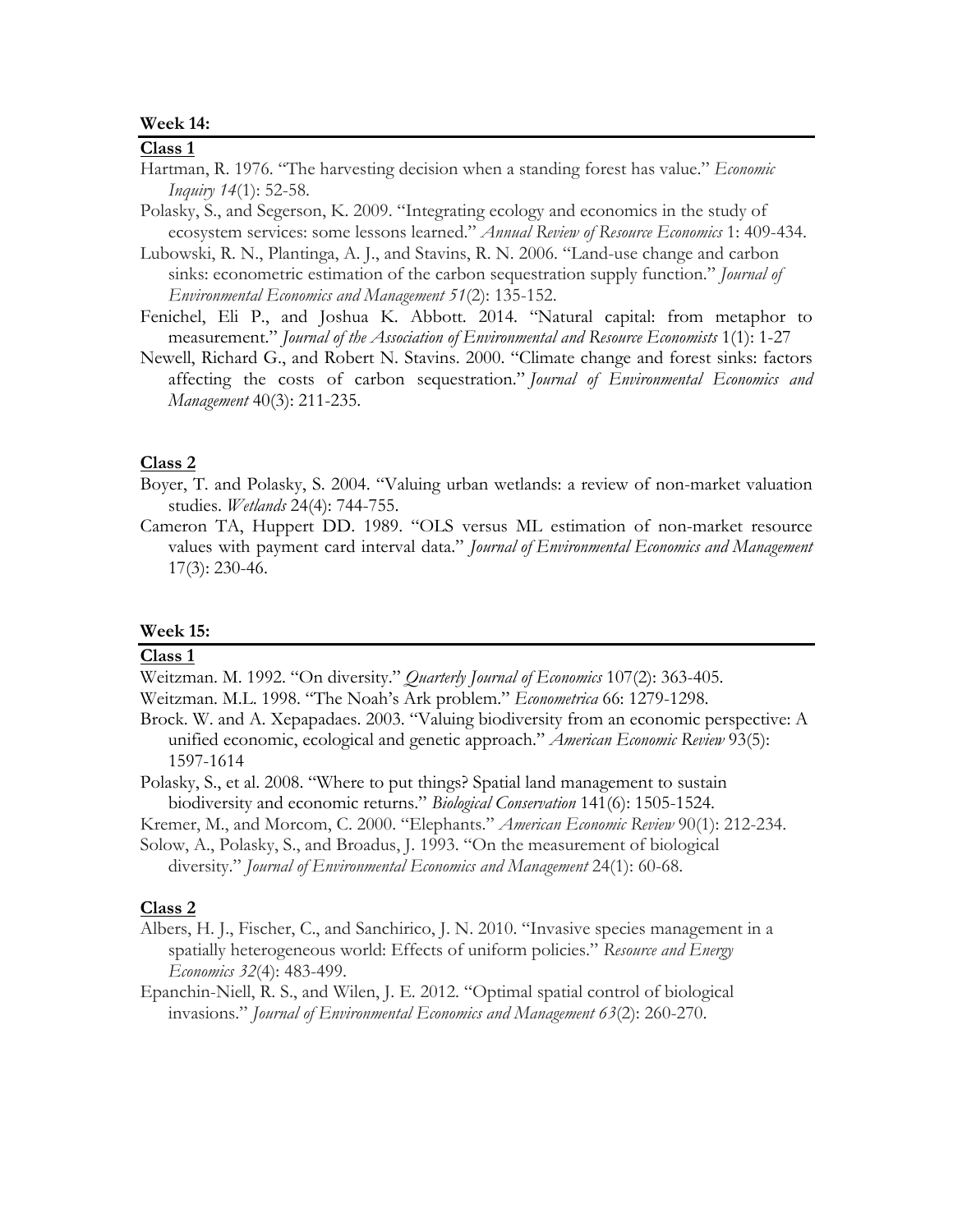# **Course Policies**

- 1. Class attendance is expected. You will not be graded on attendance, but I expect you to come: any material covered in class is fair game on assignments and exams. Equally importantly, the questions you and your peers ask and the comments you make during class will make for a better experience for everyone, so please make every effort to attend. That said, unexpected conflicts come up for all of us, so any lecture notes and slides used during class will be available online.
- 2. You may discuss and work on assignments with other students, but you must write up and turn in your own assignment. You all have different strengths and can learn from one another by working together, so I encourage you to do so. The point of this policy is so that you can learn more, not less, so please don't abuse the privilege and let someone else do the work and you simply copy their answer. That won't help you learn the material.
- 3. Do not violate the Student Conduct Code. The assignments you turn in and your answers on exams should reflect your own work. Simply copying someone else's work, or otherwise violating the Student Conduct Code (http://regents.umn.edu/sites/default/files/policies/Student\_Conduct\_Code.pdf) may result in a failing grade and/or additional University action. That may sound scary, and it's supposed to be, but know that if you turn in work that is your own, you have nothing to worry about. If you have any questions or concerns about this policy, please don't hesitate to ask.
- 4. Treat your classmates with respect. Everyone in the class is here to learn and has an equal right to be treated with respect. This means many things, but in summary, I will not tolerate any form of discrimination or sexual harassment. The University has official policies that you can read if you aren't sure what constitutes either of those things, but your common sense will take you a long way.

## **Other notes:**

• If you require disability accommodations, please let me know at your earliest convenience and we will work together to arrange accommodations. If you have or think you may have a disability and have not yet contacted Disability Services (DS), please do so at 612-626-1333 to arrange for a confidential consultation.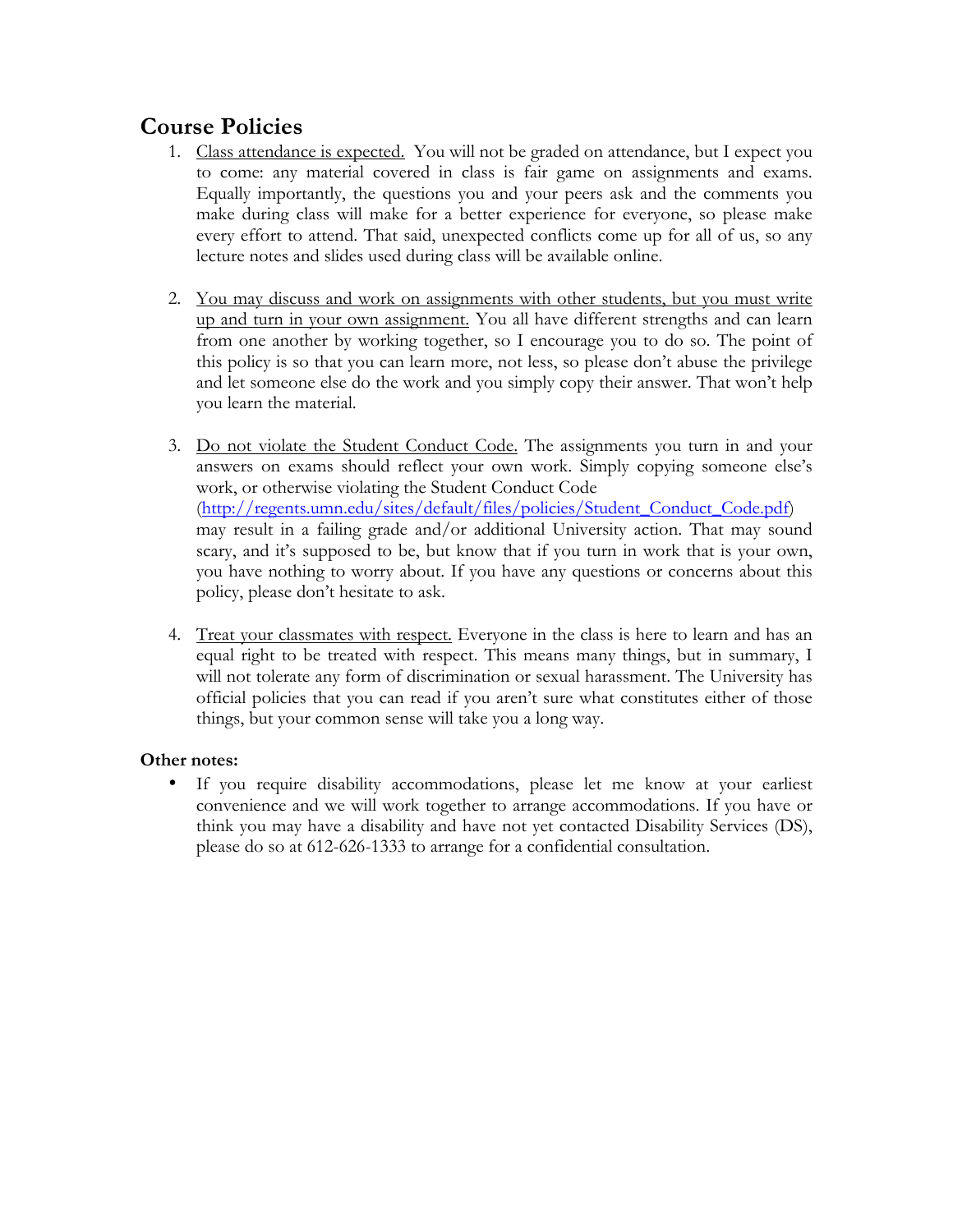# **University of Minnesota Policies**

#### **Student Conduct Code:**

The University seeks an environment that promotes academic achievement and integrity, that is protective of free inquiry, and that serves the educational mission of the University. Similarly, the University seeks a community that is free from violence, threats, and intimidation; that is respectful of the rights, opportunities, and welfare of students, faculty, staff, and guests of the University; and that does not threaten the physical or mental health or safety of members of the University community.

As a student at the University you are expected adhere to Board of Regents Policy: *Student Conduct Code*. To review the Student Conduct Code, please see:*http://regents.umn.edu/sites/default/files/policies/Student\_Conduct\_Code.pdf*.

Note that the conduct code specifically addresses disruptive classroom conduct, which means "engaging in behavior that substantially or repeatedly interrupts either the instructor's ability to teach or student learning. The classroom extends to any setting where a student is engaged in work toward academic credit or satisfaction of program-based requirements or related activities."

#### **Use of Personal Electronic Devices in the Classroom:**

Using personal electronic devices in the classroom setting can hinder instruction and learning, not only for the student using the device but also for other students in the class. To this end, the University establishes the right of each faculty member to determine if and how personal electronic devices are allowed to be used in the classroom. For complete information, please reference:*http://policy.umn.edu/Policies/Education/Education/STUDENTRESP.html*.

#### **Scholastic Dishonesty:**

You are expected to do your own academic work and cite sources as necessary. Failing to do so is scholastic dishonesty. Scholastic dishonesty means plagiarizing; cheating on assignments or examinations; engaging in unauthorized collaboration on academic work; taking, acquiring, or using test materials without faculty permission; submitting false or incomplete records of academic achievement; acting alone or in cooperation with another to falsify records or to obtain dishonestly grades, honors, awards, or professional endorsement; altering, forging, or misusing a University academic record; or fabricating or falsifying data, research procedures, or data analysis. (Student Conduct Code:*http://regents.umn.edu/sites/default/files/policies/Student\_Conduct\_Code.pdf*) If it is determined that a student has cheated, he or she may be given an "F" or an "N" for the course, and may face additional sanctions from the University. For additional information, please see:*http://policy.umn.edu/Policies/Education/Education/INSTRUCTORRESP.html*. The Office for Student Conduct and Academic Integrity has compiled a useful list of Frequently Asked Questions pertaining to scholastic dishonesty: *http://www1.umn.edu/oscai/integrity/student/index.html*. If you have additional questions, please clarify with your instructor for the course. Your instructor can respond to your specific questions regarding what would constitute scholastic dishonesty in the context of a particular class-e.g., whether collaboration on assignments is permitted, requirements and methods for citing sources, if electronic aids are permitted or prohibited during an exam.

#### **Makeup Work for Legitimate Absences:**

Students will not be penalized for absence during the semester due to unavoidable or legitimate circumstances. Such circumstances include verified illness, participation in intercollegiate athletic events, subpoenas, jury duty, military service, bereavement, and religious observances. Such circumstances do not include voting in local, state, or national elections. For complete information, please see:*http://policy.umn.edu/Policies/Education/Education/MAKEUPWORK.html*.

#### **Appropriate Student Use of Class Notes and Course Materials:**

Taking notes is a means of recording information but more importantly of personally absorbing and integrating the educational experience. However, broadly disseminating class notes beyond the classroom community or accepting compensation for taking and distributing classroom notes undermines instructor interests in their intellectual work product while not substantially furthering instructor and student interests in effective learning. Such actions violate shared norms and standards of the academic community. For additional information, please see: *http://policy.umn.edu/Policies/Education/Education/STUDENTRESP.html*.